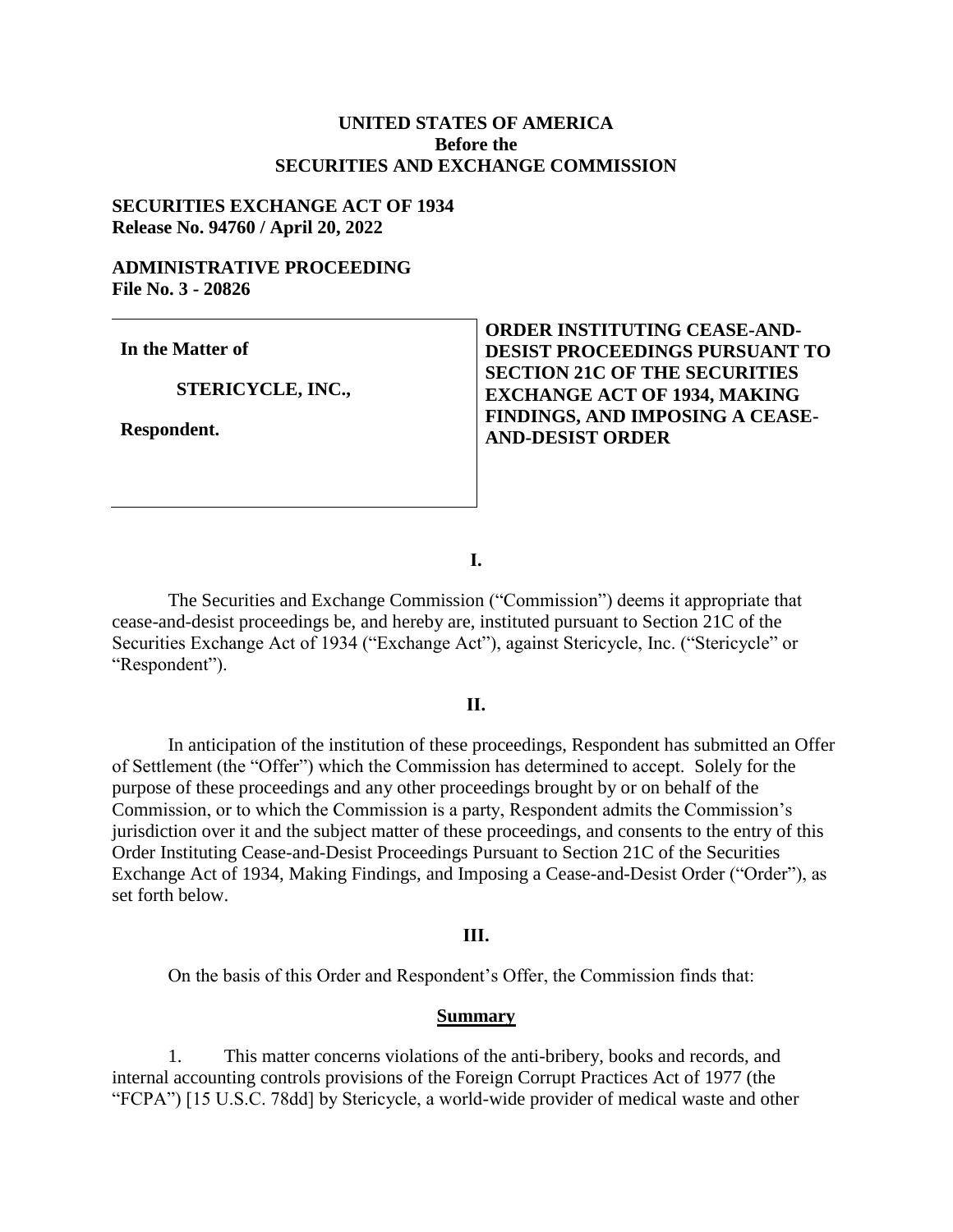services. From at least 2012 to 2016, Stericycle paid millions of dollars in the form of hundreds of bribe payments to obtain and maintain business from government customers in Brazil, Mexico, and Argentina, as well as to obtain authorization for priority release of payments owed under government contracts. The improper payments were not accurately reflected in Stericycle's books and records, and Stericycle failed to have sufficient internal accounting controls in place to detect or prevent the misconduct. As a result of these violations, Stericycle benefitted by approximately \$22.2 million.

### **Respondent**

2. Stericycle, a Delaware corporation based in Bannockburn, Illinois, operates in various fields including medical waste services. Stericycle's common stock is registered with the Commission under Section 12(g) of the Exchange Act and trades on The Nasdaq National Market LLC under the Ticker "SRCL." Stericycle files periodic reports with the Commission pursuant to Section 13(a) of the Exchange Act and related rules thereunder.

3. During the relevant period, Stericycle operated through wholly-owned subsidiaries in Brazil ("Stericycle Brazil"), Mexico ("Stericycle Mexico"), and Argentina ("Stericycle Argentina"). Stericycle established a Latin America division based in Miami, Florida, in 2013 with responsibility for and management of the operations, financial reporting, and books and records of Stericycle Brazil, Stericycle Mexico, and Stericycle Argentina.

### **Background**

4. Stericycle first entered the Latin America market in 1997, and rapidly expanded in Latin America through the acquisition of many local businesses in Argentina, Brazil, and Mexico. The prior local business owners continued to run the operations in each country. Each country had an executive team that reported to, among others, a former Stericycle executive responsible for all of Latin America (the "LatAm Executive"). The LatAm Executive reported directly to Stericycle executives at Stericycle's corporate headquarters.

5. The LatAm Executive established an executive office in Miami, Florida as headquarters for Stericycle's Latin America operations, and personally relocated from Mexico to Miami in 2015.

6. Despite risks inherent in its business, Stericycle lacked sufficient internal accounting controls with respect to its international business in Latin America. As Stericycle grew in Latin America through acquisition, the accounting processes and systems remained mostly decentralized with neither uniformity nor proper oversight, resulting in internal control deficiencies. Additionally, Stericycle had no centralized compliance department and failed to implement its FCPA policies or procedures prior to 2016.

7. For reporting periods from at least 2012 through the first quarter of 2016, the LatAm Executive, along with executives of Stericycle Brazil and Stericycle Mexico with knowledge of the bribery scheme in their respective countries, signed and transmitted numerous sub-certification letters in which they falsely stated that they were not aware of any actual or potential material event in their region, including any actual or alleged violation of any applicable law.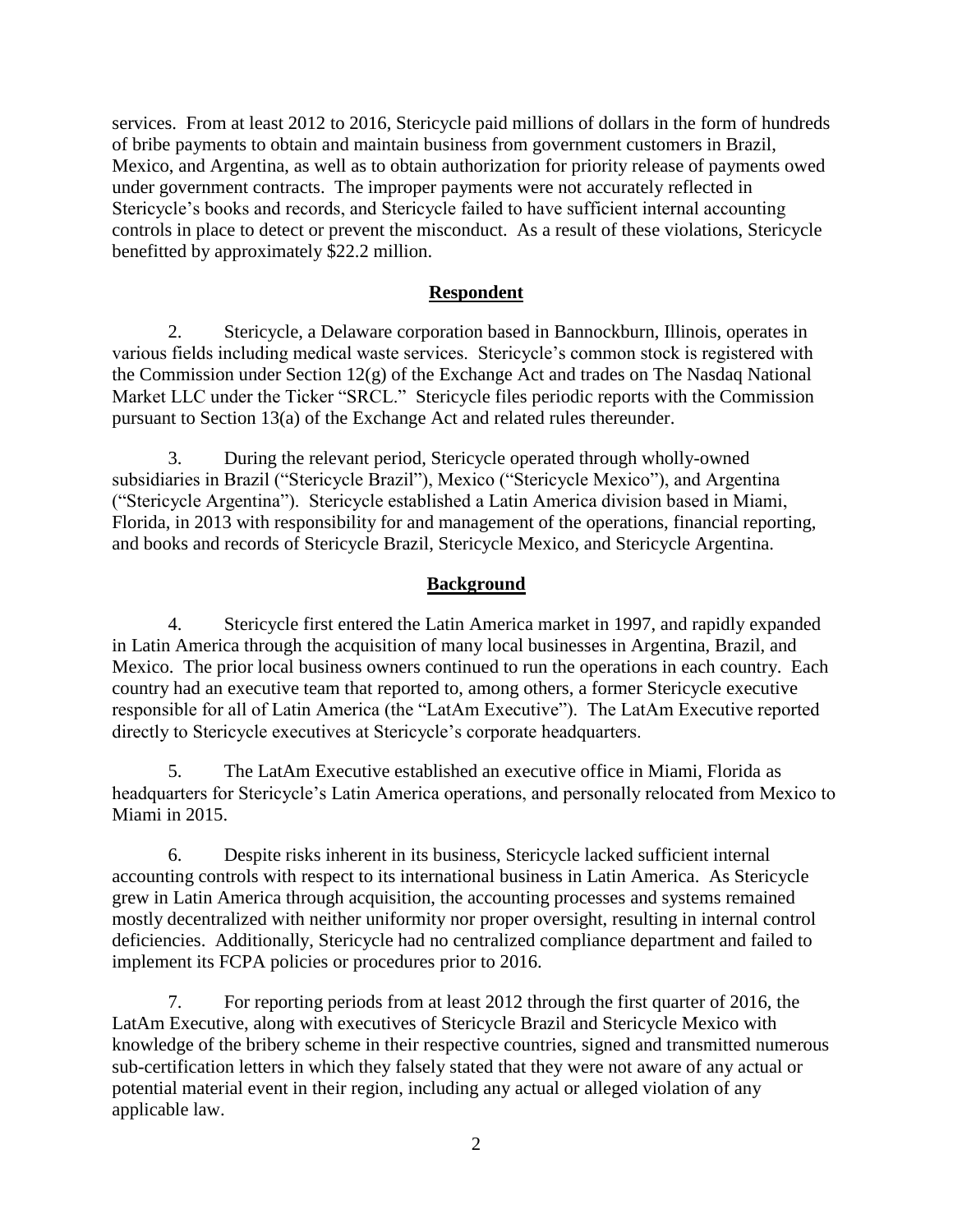### *Brazil*

8. Stericycle first entered the Brazil market in 2010 by acquiring a few regional businesses, and one of the prior owners became a Stericycle Brazil executive. Stericycle expanded throughout Brazil through acquisition of local and regional businesses. Stericycle Brazil executives, with the assistance of certain Stericycle Brazil employees and knowledge and authorization of the LatAm Executive, operated a bribery scheme to obtain or retain their business as well as to obtain authorization for priority release of payments of outstanding invoices owed under government contracts. The bribery scheme involved the creation and use of sham third-party vendors that issued false invoices on Stericycle Brazil's behalf to conceal the delivery of substantial cash payments by Stericycle Brazil employees or through third-party intermediaries to approximately 25 government customers.

9. From at least 2012, Stericycle Brazil operated the bribery scheme orchestrated by Stericycle Brazil executives. Stericycle Brazil finance employees, one of whom reported directly to a Stericycle Brazil executive, complied with frequent requests from Stericycle Brazil executives to effectuate and document the bribery scheme. Stericycle Brazil executives authorized cash withdrawals to be used for bribe payments. Substantial amounts of cash were also kept on site in the corporate office for immediate use as bribe payments.

10. The Stericycle Brazil executives went to great lengths to provide cover for bribe payments in Stericycle's books and records. In September 2012, Stericycle Brazil executives formed a sham third-party vendor that purportedly provided accounts receivable collection services to Stericycle Brazil, which were never provided. Rather, the sham third-party vendor issued false invoices that Stericycle Brazil used to support the bribe payments in its books and records. Each month, Stericycle Brazil finance employees estimated the amount of cash withdrawals attributable to the bribe payments. At the end of the month, Stericycle Brazil finance employees requested false invoices from the sham third-party vendor in the amount of the preceding month's estimated cash withdrawals used for bribes. These invoices for purported debt collection services concealed the true purpose of the payments. The invoiced amounts were recorded in Stericycle's general ledger, and the cash withdrawals appeared in company bank statements. In 2015, a Stericycle Brazil executive formed two other sham third-party vendors to continue the same scheme.

11. The bribery scheme in Brazil was documented through the maintenance of multiple spreadsheets. In 2013, Stericycle Brazil finance employees were responsible for documenting the bribery scheme at the direction of a Stericycle Brazil executive. The Stericycle Brazil finance employees maintained spreadsheets which identified the government customers receiving bribes and the corresponding amount (either a set percentage of revenue or fixed amount), and the Stericycle Brazil employee responsible for retrieving the cash and delivering the bribe payments either directly or through a third-party intermediary. The spreadsheets contained entries, organized by month and region, of both the total amount of bribes paid and the amounts of the fake invoices used to provide cover for cash withdrawals. The Stericycle Brazil finance employees stored these spreadsheets on Stericycle's servers, and the Stericycle Brazil executives and the LatAm Executive had knowledge of the payments by, among other things, receiving one or more copies of these spreadsheets.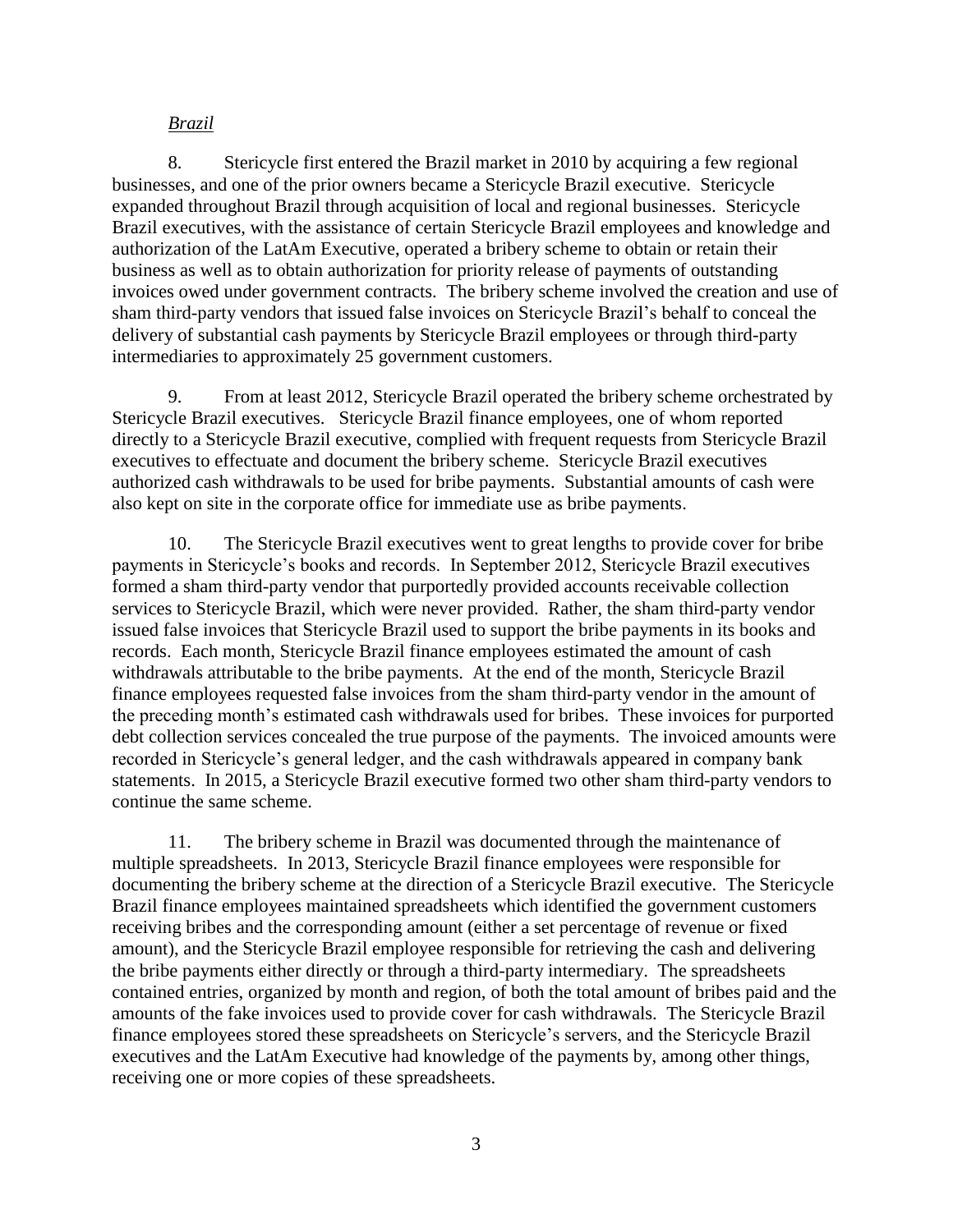12. Stericycle Brazil maintained these tracking spreadsheets until early 2016, and the amounts on the sham third-party invoices are reflected in the general ledger as a reduction of revenues or as selling, general and administrative expenses.

# *Mexico*

13. Stericycle first entered the Mexico market by entering into a joint venture with a business owned by the LatAm Executive. The bribery scheme in Mexico involved fake invoices from third-party vendors to cover cash payments to government officials.

14. Stericycle Mexico employees maintained Excel spreadsheets on Stericycle's servers documenting the scheme. The spreadsheets identified invoices from approximately 45 third-party vendors which purported to provide otherwise undocumented consulting and market research services. The spreadsheets linked invoices to payments to government officials, including the name of the customer and calculation of the bribe as a fixed amount or percentage of the customer's invoice value. Some spreadsheets also detailed the recipient of the bribe and method of delivery (cash versus wire transfer). These spreadsheets were sent to, among others, the LatAm Executive and a Stericycle Mexico executive on Stericycle's servers.

15. In 2016, three Stericycle Mexico executives told a Stericycle executive of the scheme in Mexico to pay bribes as well as to obtain authorization for priority release of payments owed under government contracts. One of the Stericycle Mexico executives provided an Excel spreadsheet with revenue loss projections if Stericycle Mexico were to cease paying bribes to its two largest government customers.

### *Argentina*

16. Stericycle first entered the Argentina market in 2000. Stericycle Argentina executives and other employees operated a scheme involving the payment of bribes to government officials in certain provinces to secure payments of invoices for services to government-owned hospitals and healthcare facilities. The bribery scheme occurred between at least 2012 to 2016, and was authorized and overseen by Stericycle Argentina executives and the LatAm Executive.

17. In June 2012, Stericycle entered into a contract to provide medical waste disposal services to a government customer in one province of Argentina. Government officials in that province required that Stericycle Argentina pay bribes that typically totaled 15% of the invoice amount, less taxes. Stericycle Argentina executives authorized these payments, and the cash was then delivered to a government official at various locations.

18. Stericycle Argentina maintained various documents in furtherance of the bribery scheme. For example, email communications referenced bribe payments in one province using words such as "comision," "IP," and "alfa" (short for alfajores, a sweet cookie popular in Argentina). Stericycle Argentina employees also exchanged a spreadsheet comparing actual and projected revenue with a line item for "Alfa" underneath Stericycle's "Commercial Expenses." This line item was generated via an Excel formula that calculated the bribe value based on a percentage of projected government customer revenue in that province.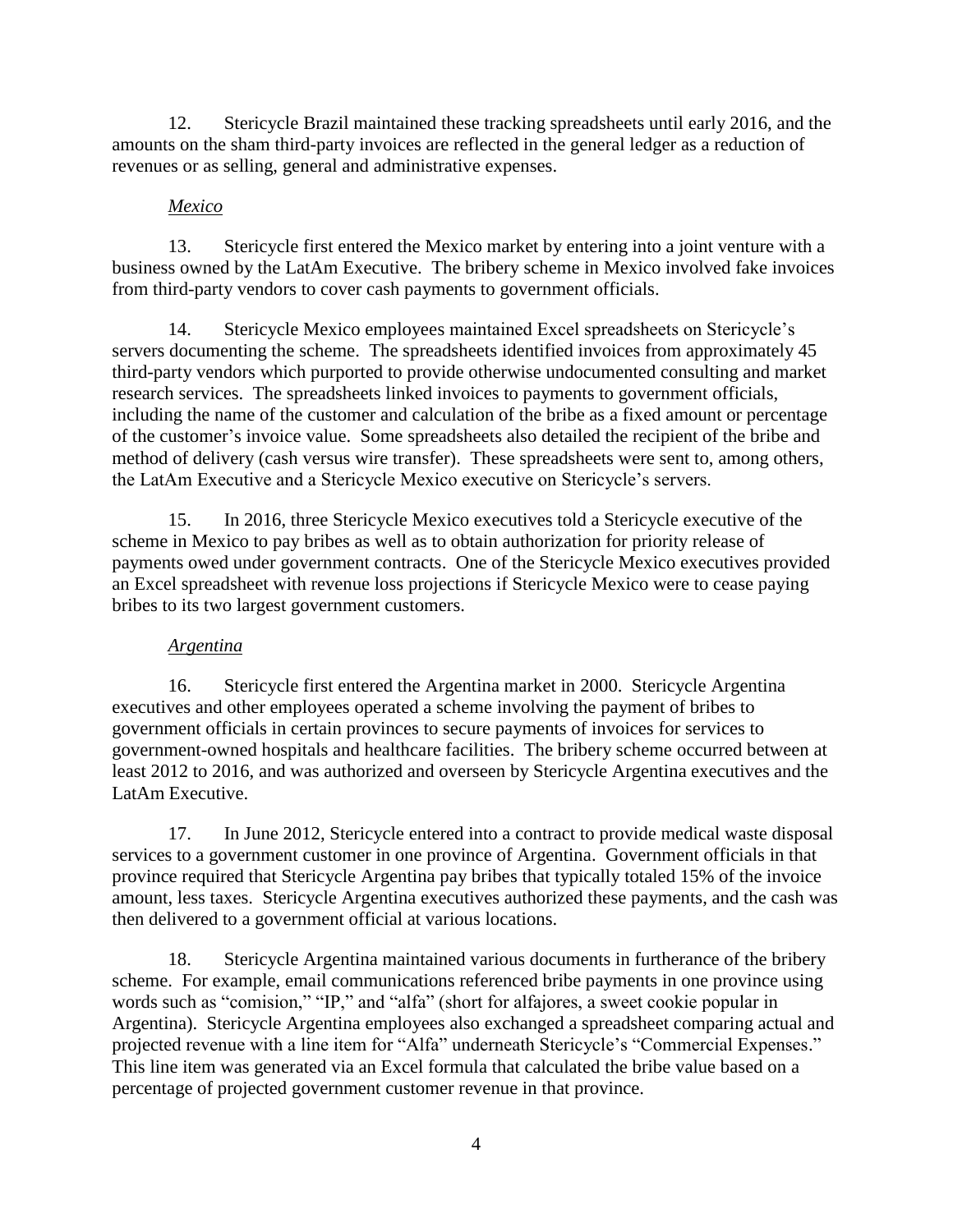19. A Stericycle Argentina executive also maintained separate Excel spreadsheets that tracked the expenses and revenues for business units in other provinces in Argentina. Spreadsheets for some business units included income statement line items within "Sales and Administrative Expenses" for "IP," "IP Comisiones," or "IP Atenciones." In one province, the IP value from May to August 2015 was generated via an Excel formula for a percentage of certain government customer revenue listed elsewhere on the spreadsheet. For almost all of 2012 to 2016, the government customer revenue on the spreadsheet for that province matched revenue associated with a government customer that was recorded in Stericycle's general ledger.

# **LEGAL STANDARDS AND FCPA VIOLATIONS**

20. Under Section  $21C(a)$  of the Exchange Act, the Commission may impose a ceaseand-desist order upon any person who is violating, has violated, or is about to violate any provision of the Exchange Act or any rule or regulation thereunder, and upon any other person that is, was, or would be a cause of the violation, due to an act or omission the person knew or should have known would contribute to such violation.

# **Stericycle Violated Exchange Act Section 30A**

21. The anti-bribery provisions of the FCPA, Section 30A of the Exchange Act, make it unlawful for any issuer with a class of securities registered pursuant to Section 12 of the Exchange Act, or any employee or agent of such issuer, to make use of the mails or any means or instrumentality of interstate commerce corruptly in furtherance of an effort to pay or offer to pay anything of value to foreign officials for the purpose of influencing their official decisionmaking, in order to assist in obtaining or retaining business. As a result of the conduct described above, Stericycle violated Exchange Act Section 30A.

# **Stericycle Violated Exchange Act Section 13(b)(2)(A)**

22. Section  $13(b)(2)(A)$  of the Exchange Act requires issuers to make and keep books, records, and accounts, which, in reasonable detail, accurately and fairly reflect the transactions and disposition of the assets of the issuer. As described above, Stericycle's books and records did not accurately reflect outgoing and incoming transactions. Therefore, Stericycle violated Exchange Act Section 13(b)(2)(A).

# **Stericycle Violated Exchange Act Section 13(b)(2)(B)**

23. Section 13(b)(2)(B) of the Exchange Act requires all reporting companies to devise and maintain a system of internal accounting controls sufficient to provide reasonable assurances that, among other things, transactions were executed in accordance with management's general or specific authorization and that access to assets was permitted only in accordance with management's general or specific authorization. As described above, Stericycle failed to implement such a system of internal accounting controls. By this conduct, Stericycle violated Exchange Act Section 13(b)(2)(B).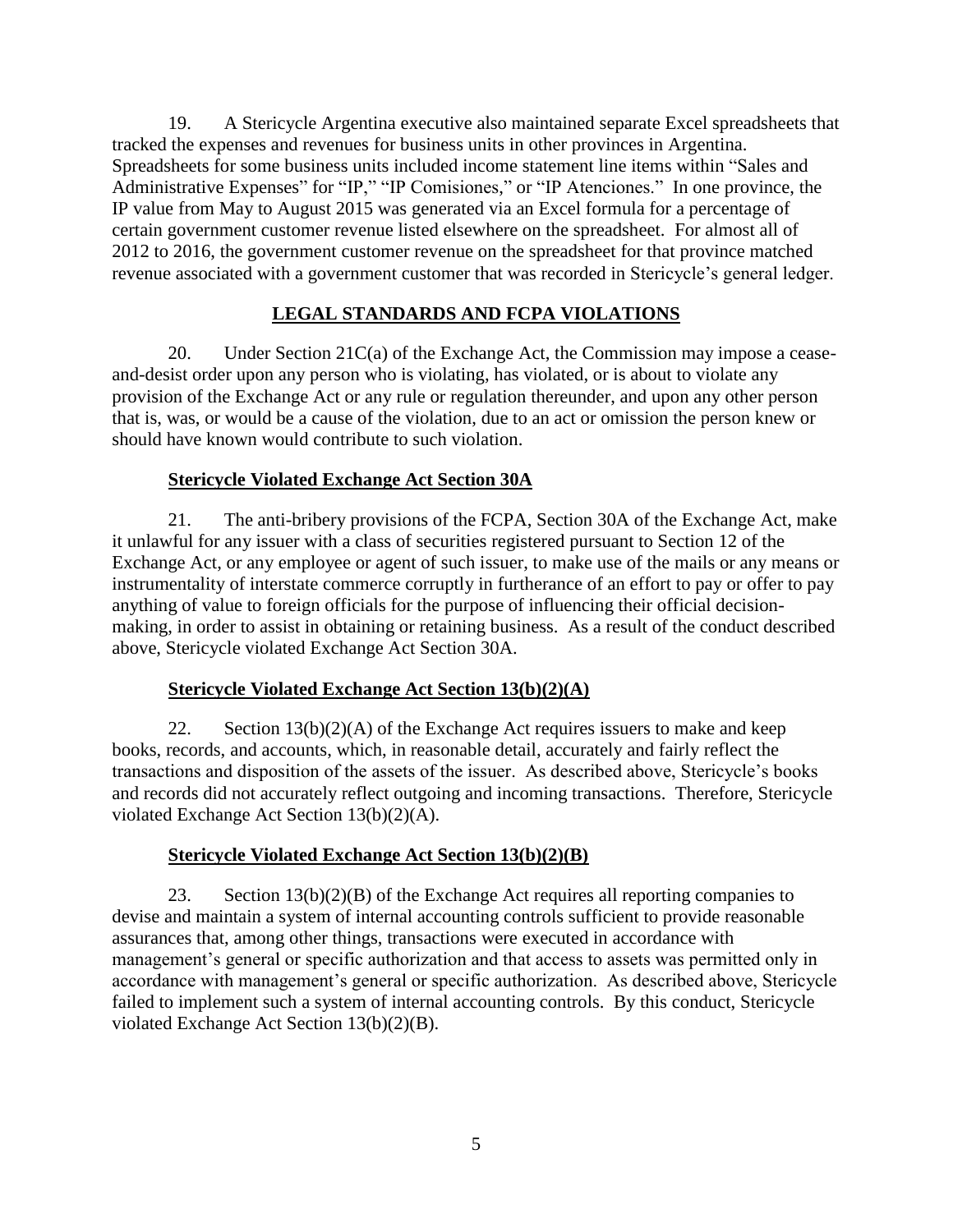### **DEFERRED PROSECUTION AGREEMENT**

24. Stericycle has entered into a three-year deferred prosecution agreement with the United States Department of Justice by which Stericycle acknowledges responsibility for criminal conduct relating to certain findings in the Order.

### **DISGORGEMENT AND CIVIL PENALTIES**

25. The disgorgement and prejudgment interest ordered in paragraph IV.C is consistent with equitable principles, does not exceed Stericycle's net profits from its violations, and returning the money to Stericycle would be inconsistent with equitable principles. Therefore, in these circumstances, distributing disgorged funds to the U.S. Treasury is the most equitable alternative. The disgorgement and prejudgment interest ordered in paragraph IV.C shall be transferred to the general fund of the U.S. Treasury, subject to Section  $21F(g)(3)$  of the Exchange Act.

26. Stericycle acknowledges that the Commission is not imposing a civil penalty based upon the imposition of a \$52.5 million criminal fine as part of its resolution with the Department of Justice.

# **STERICYCLE'S REMEDIAL EFFORTS AND COOPERATION**

27. In determining to accept the Offer, the Commission considered remedial acts undertaken by Stericycle and cooperation afforded the Commission staff. Stericycle's cooperation included sharing facts developed in the course of its own internal investigations and forensic accounting reviews, translating key documents and making employees available for interviews, including voluntarily facilitating interviews in the United States of foreign-based employees.

28. Stericycle's remediation included the termination of employees and third parties responsible for the misconduct and enhancements to its internal accounting controls. Stericycle created a compliance organization, including hiring an experienced Chief Ethics and Compliance Officer as well as local compliance staff, enhanced its policies and procedures and compliance communications, and introduced training of employees on anti-bribery issues.

### **UNDERTAKINGS**

29. Respondent undertakes to engage an Independent Compliance Monitor and report to the Commission staff periodically pursuant to the provisions set forth in Attachment A of the Order.

30. Respondent undertakes to require the Independent Compliance Monitor to enter into an agreement that provides that for the period of engagement and for a period of two years from completion of the engagement, the Independent Compliance Monitor shall not enter into any employment, consultant, attorney-client, auditing or other professional relationship with Respondent, or any of its present or former affiliates, directors, officers, employees, or agents acting in their capacity. The agreement will also provide that the Independent Compliance Monitor will require that any firm with which he/she is affiliated or of which he/she is a member,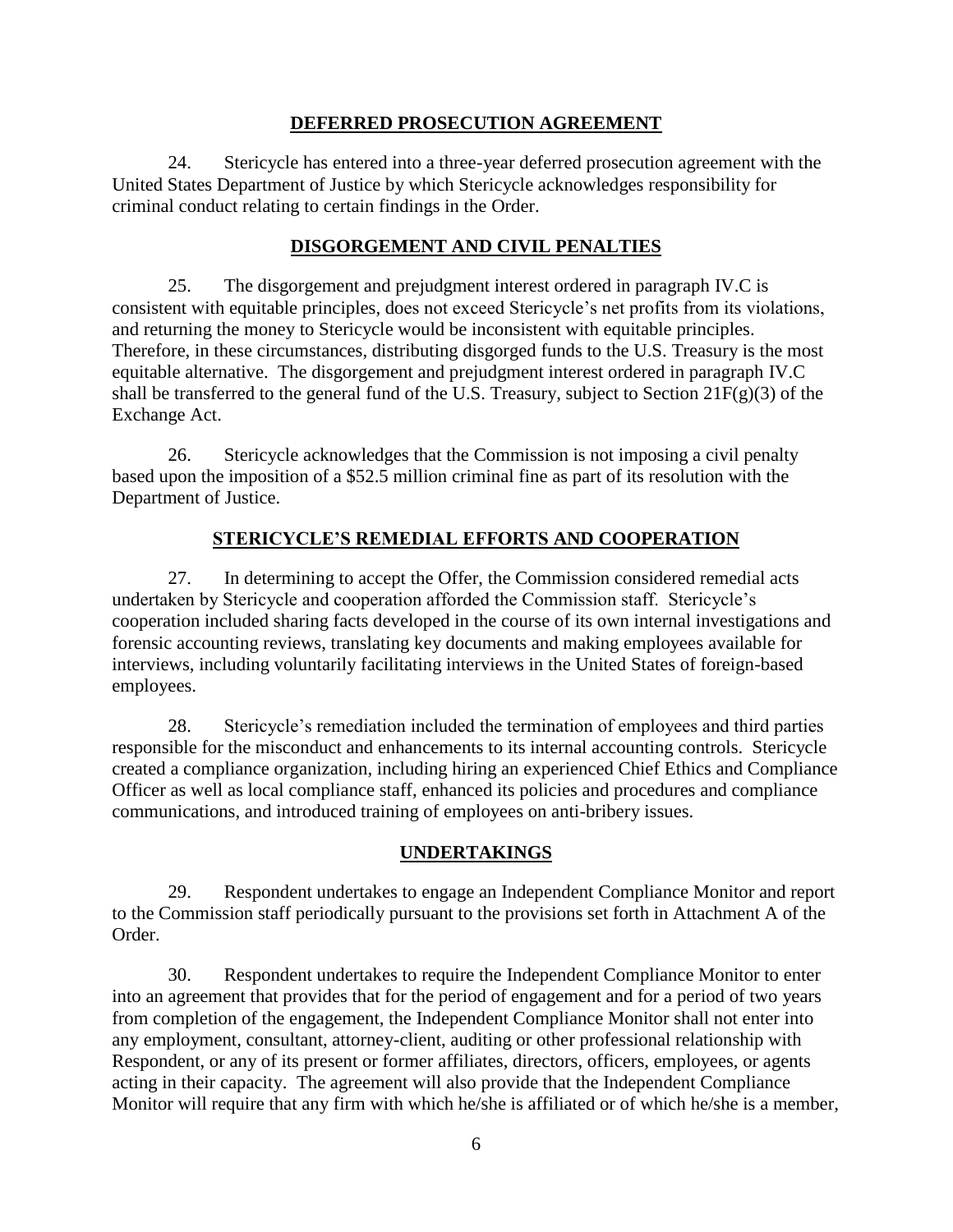and any person engaged to assist the Independent Compliance Monitor in performance of his/her duties under this Order shall not, without prior written consent of the Division of Enforcement, enter into any employment, consultant, attorney-client, auditing or other professional relationship with Respondent, or any of its present or former affiliates, directors, officers, employees, or agents acting in their capacity as such for the period of the engagement and for a period of two years after the engagement.

31. The reports by the Independent Compliance Monitor and periodic reviews and reports submitted by Respondent will likely include confidential financial, proprietary, competitive business or commercial information. Public disclosure of the reports could discourage cooperation, impede pending or potential government investigations or undermine the objectives of the reporting requirement. For these reasons, among others, the reports and the contents thereof are intended to remain and shall remain non-public, except (1) pursuant to court order, (2) as agreed to by the parties in writing, (3) to the extent that the Commission determines in its sole discretion that disclosure would be in furtherance of the Commission's discharge of its duties and responsibilities, or (4) as otherwise required by law.

32. Respondent shall certify, in writing, compliance with the undertakings set forth above. The certification shall identify the undertakings, provide written evidence of compliance in the form of a narrative, and be supported by exhibits sufficient to demonstrate compliance. The Commission staff may make reasonable requests for further evidence of compliance, and Respondent agrees to provide such evidence. The certification and supporting material shall be submitted to Eric Busto and Jessica Weissman, Assistant Regional Directors, Division of Enforcement, U.S. Securities and Exchange Commission, 801 Brickell Avenue, Suite 1950, Miami, FL 33131, with a copy to the Office of Chief Counsel of the Enforcement Division, no later than sixty (60) days from the date of the completion of the undertakings.

#### **IV.**

In view of the foregoing, the Commission deems it appropriate to impose the sanctions agreed to in Respondent's Offer.

Accordingly, it is hereby ORDERED that:

A. Pursuant to Section 21C of the Exchange Act, Respondent Stericycle cease and desist from committing or causing any violations and any future violations of Sections 30A,  $13(b)(2)(A)$ , and  $13(b)(2)(B)$  of the Exchange Act.

B. Respondent shall comply with the undertakings enumerated in Paragraphs 29-32 above.

C. Respondent shall pay disgorgement of \$22,184,981.00 and prejudgment interest of \$5,999,258.80 to the Securities and Exchange Commission for transfer to the general fund of the United States Treasury, subject to Exchange Act Section 21F(g)(3). Respondent shall receive a disgorgement offset of up to \$4,196,719 (1/3 of Respondent's net profits from its violations related to Brazil) based on the U.S. dollar value of any disgorgement paid to the Brazilian Controladoria-Geral Da União/Advocacia-Geral da União and the Ministério Publico Federal ("Brazilian Authorities") reflected by evidence acceptable to the Commission staff in its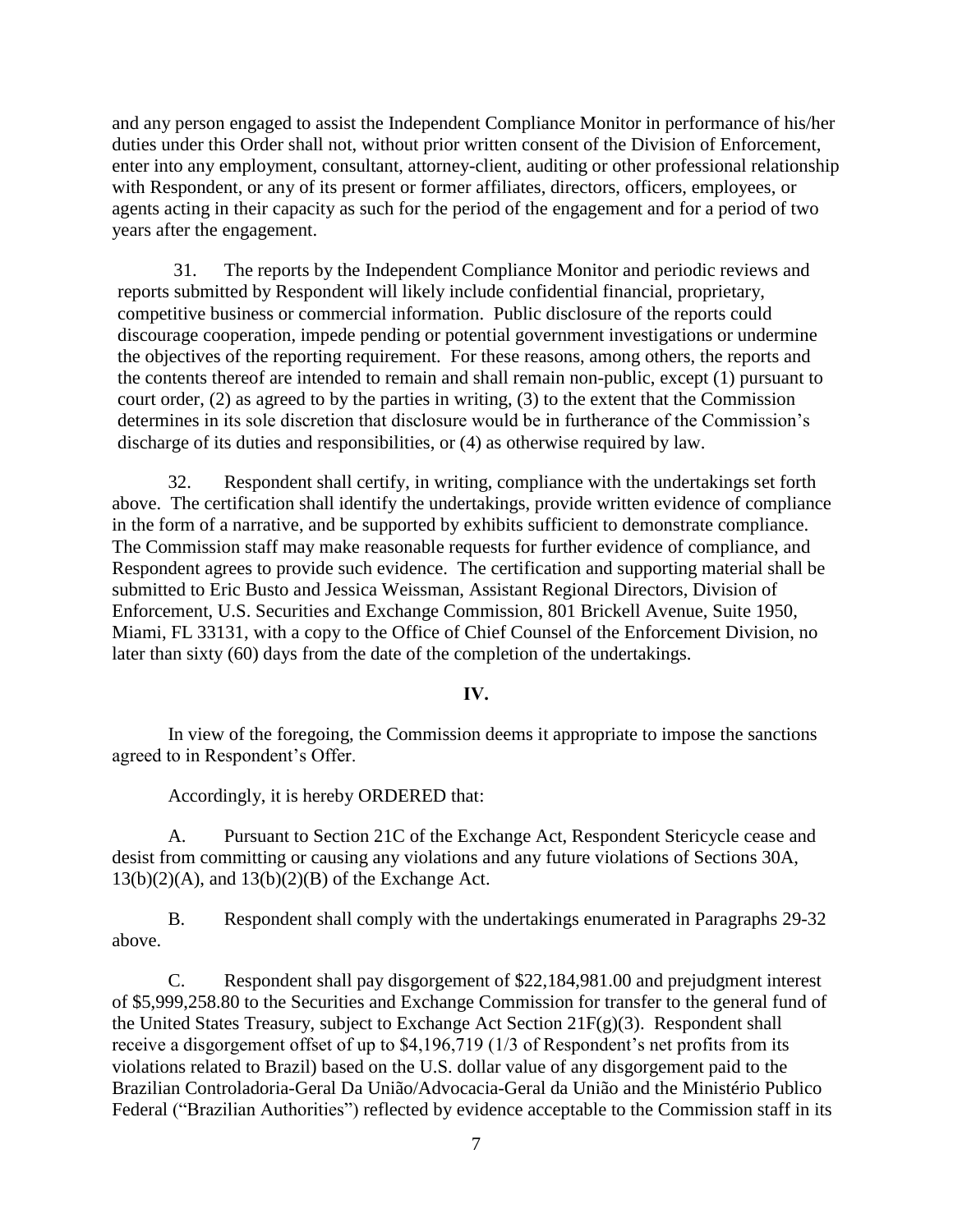sole discretion, in a parallel proceeding against Respondent in Federal Court in Brazil concerning the same underlying conduct related to Brazil of this Order. Such evidence of payment shall include a copy of the wire transfer or other evidence of the amount of the payment, the date of the payment, and the name of the government agency to which payment was made. To receive this offset, Respondent must make the above-identified payments within 12 months from the date of this Order. Any amounts not paid as an offset within the specified time shall be immediately due to the U.S. Securities and Exchange Commission. Respondent shall, within 30 days of the entry of this Order, pay \$23,987,520.80 to the Securities and Exchange Commission for transfer to the general fund of the United States Treasury, subject to Exchange Act Section 21 $F(g)(3)$ . If timely payment is not made, additional interest shall accrue pursuant to SEC Rule of Practice 600.

Payment must be made in one of the following ways:

- (1) Respondent may transmit payment electronically to the Commission, which will provide detailed ACH transfer/Fedwire instructions upon request;
- (2) Respondent may make direct payment from a bank account via Pay.gov through the SEC website at http://www.sec.gov/about/offices/ofm.htm; or
- (3) Respondent may pay by certified check, bank cashier's check, or United States postal money order, made payable to the Securities and Exchange Commission and hand-delivered or mailed to:

Enterprise Services Center Accounts Receivable Branch HQ Bldg., Room 181, AMZ-341 6500 South MacArthur Boulevard Oklahoma City, OK 73169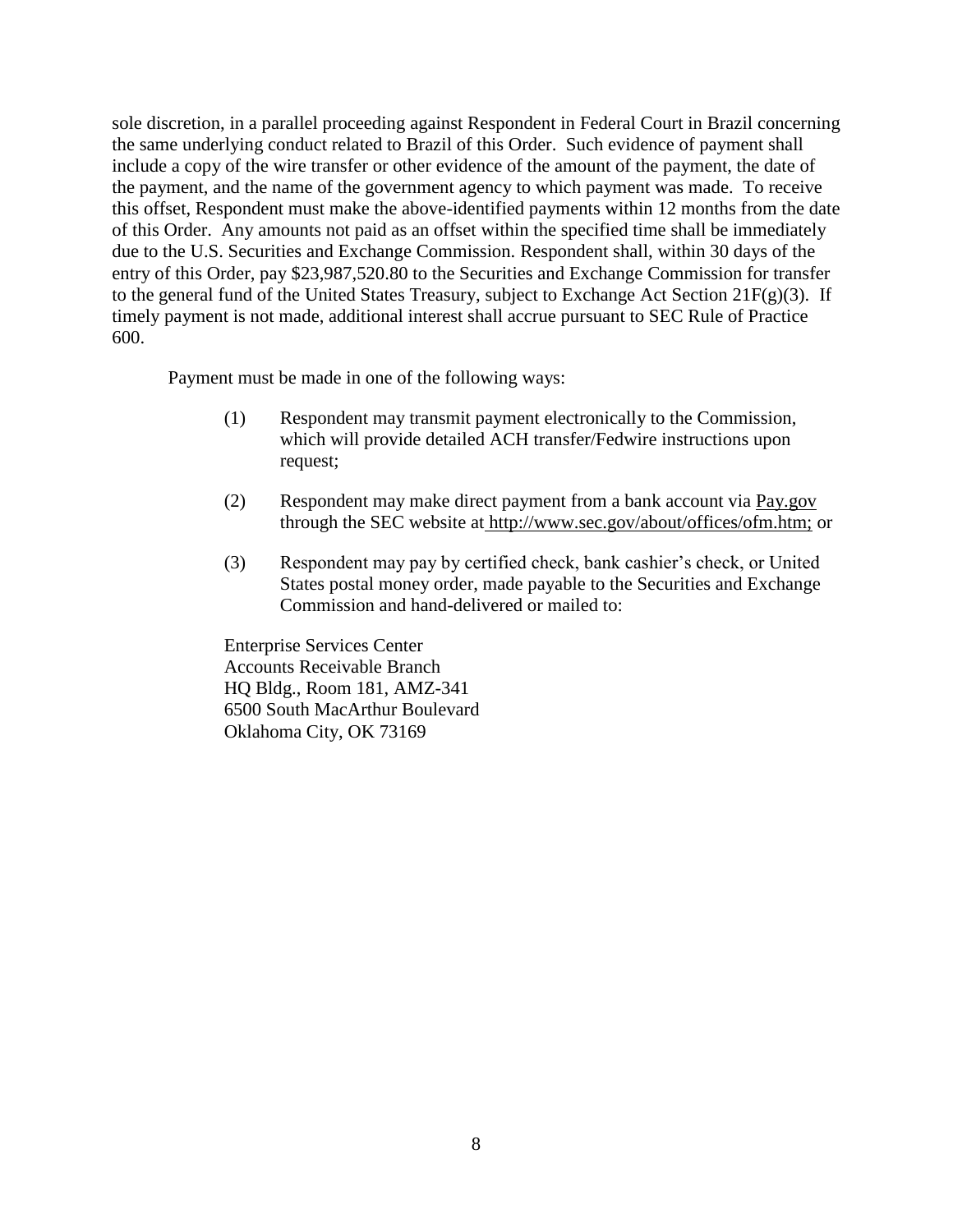Payments by check or money order must be accompanied by a cover letter identifying Stericycle, Inc. as a Respondent in these proceedings, and the file number of these proceedings; a copy of the cover letter and check or money order must be sent to Glenn S. Gordon, Associate Regional Director, Division of Enforcement, Securities and Exchange Commission, 801 Brickell Avenue, Suite 1950, Miami, FL 33131.

By the Commission.

Vanessa A. Countryman Secretary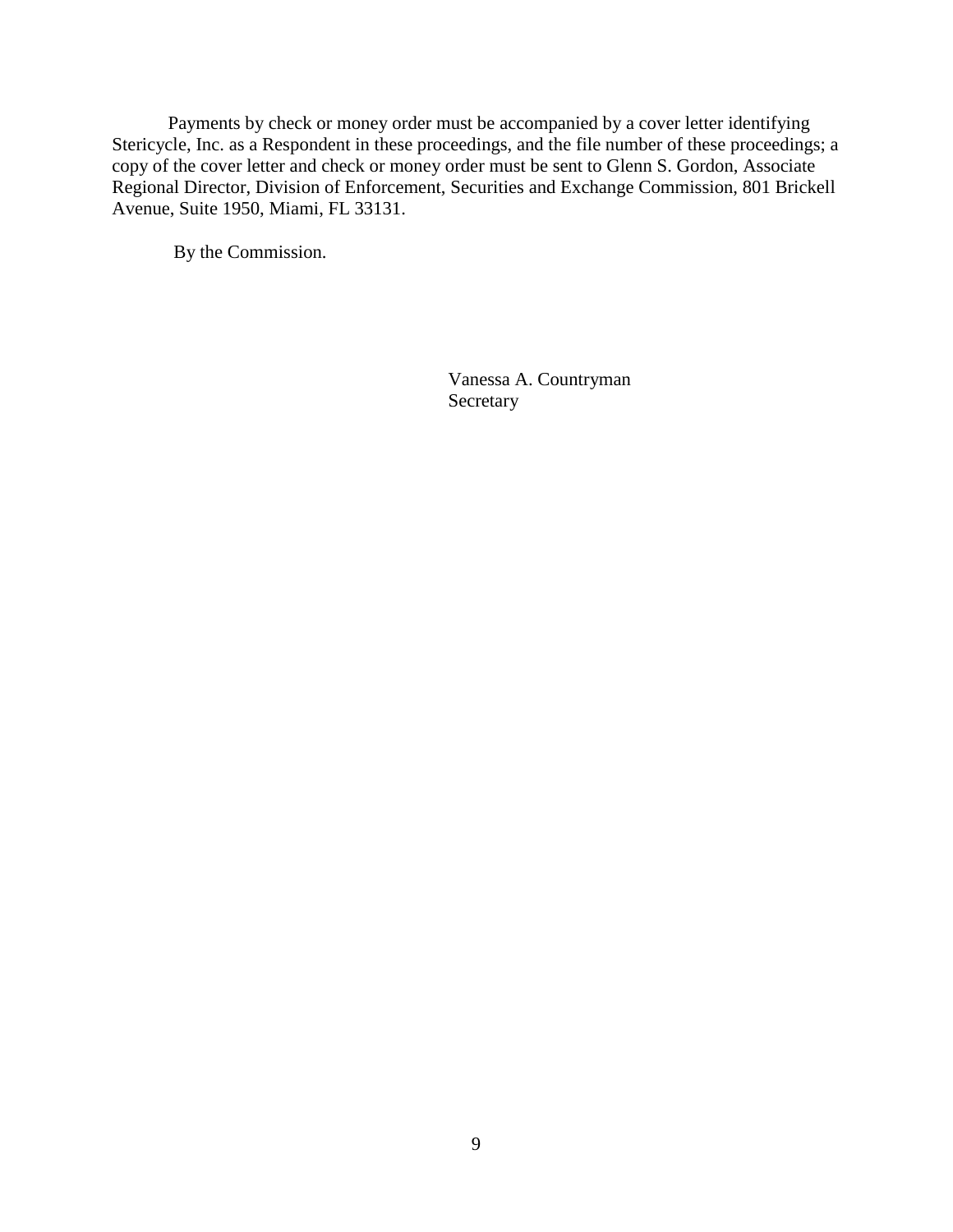### Attachment A

### **Independent Compliance Monitor**

### *Retention of Monitor and Term of Engagement*

1. Stericycle, Inc. ("Company") shall engage an independent compliance monitor (the "Monitor") not unacceptable to the staff of the Commission within sixty (60) calendar days of the issuance of the Order. The Monitor shall have, at a minimum, the following: (i) demonstrated expertise with respect to the FCPA and other applicable anti-corruption laws, including experience counseling on FCPA issues; (ii) experience designing or reviewing corporate compliance policies, procedures, and internal accounting controls, including FCPA and anticorruption policies and procedures; (iii) the ability to access and deploy resources as necessary to discharge the Monitor's duties; and (iv) sufficient independence from the Company to ensure effective and impartial performance of the Monitor's duties. The Commission staff may extend the Company's time period to retain the Monitor, in its sole discretion. If the Monitor resigns or is otherwise unable to fulfill the obligations herein, the Company shall within twenty (20) calendar days recommend a pool of three qualified Monitor candidates from which the Commission staff will choose a replacement.

2. The Company shall retain the Monitor for a period of not less than twenty-four (24) months from the date the Monitor is retained (the "Term of the Monitorship"), unless the Commission staff finds, in its sole discretion, that there exists a change in circumstances sufficient to terminate the Monitorship early or extend the Monitorship as set forth in paragraphs 24-25 (Termination or Extension of Monitorship).

#### *Company's Obligations*

3. The Company shall cooperate fully with the Monitor and provide the Monitor with access to all non-privileged information, documents, books, records, facilities, and personnel as reasonably requested by the Monitor, which fall within the Monitor's mandate; such access shall be provided consistent with the Company's and the Monitor's obligations under applicable local laws and regulations, including but not limited to, applicable data privacy and national security laws and regulations. The Company shall use its best efforts, to the extent reasonably requested, to provide the Monitor with access to the Company's former employees, third party vendors, agents, and consultants. The Company does not intend to waive the protection of the attorney work product doctrine, attorney-client privilege, or any other privilege applicable as to third parties.

4. The parties agree that no attorney-client relationship shall be formed between the Company and the Monitor. In the event that the Company seeks to withhold from the Monitor access to information, documents, books, records, facilities, current or former personnel of the Company, its third-party vendors, agents, or consultants that may be subject to a claim of attorney-client privilege or to the attorney work-product doctrine, or where the Company reasonably believes production would otherwise be inconsistent with the applicable law, the Company shall work cooperatively with the Monitor to resolve the matter to the satisfaction of the Monitor. If, during the Term of the Monitorship, the Monitor believes that the Company is unreasonably withholding access on the basis of a claim of attorney-client privilege, attorney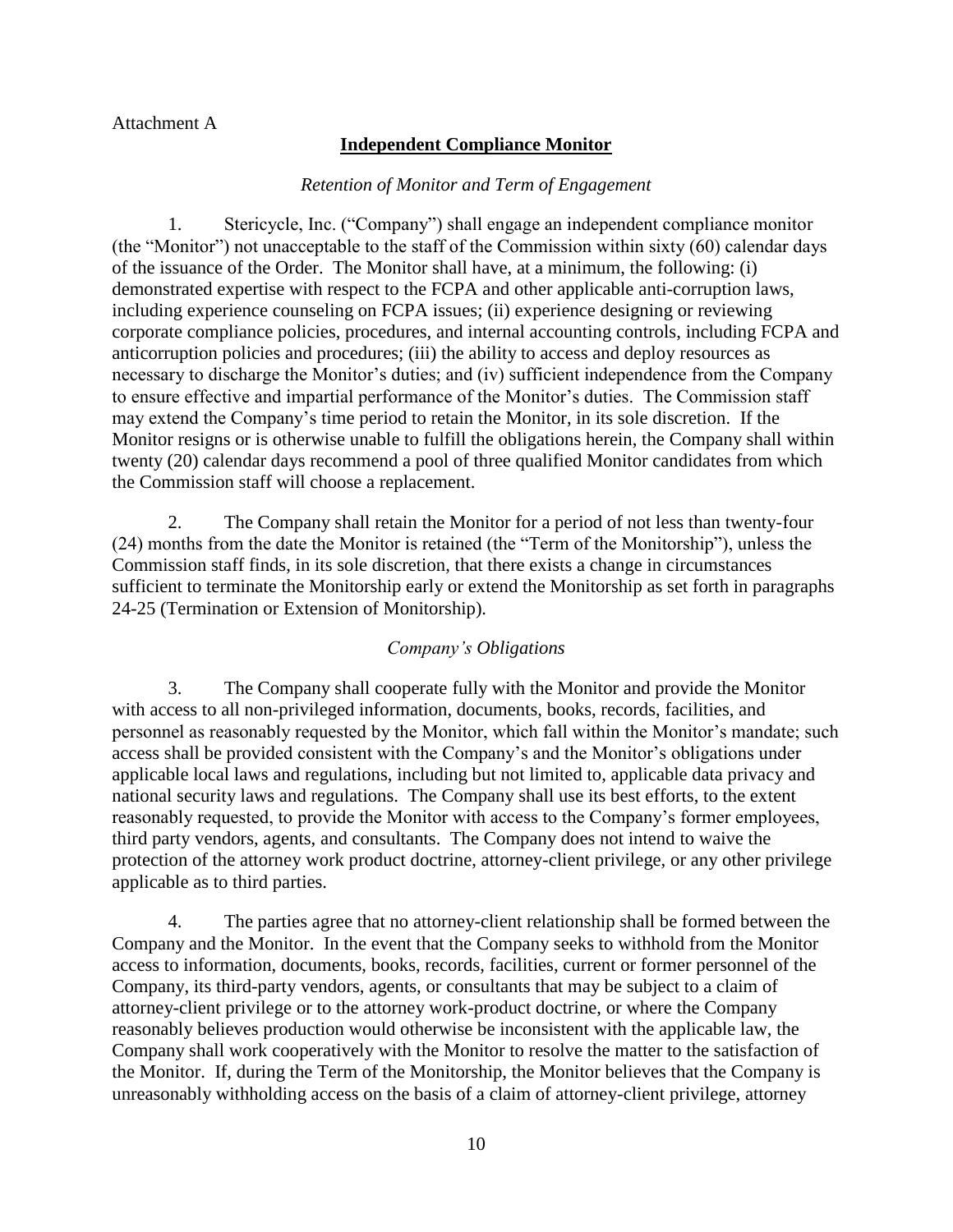work-product doctrine, or other asserted applicable law, and cannot resolve the matter cooperatively with the Company, the Monitor shall notify the Commission staff.

5. Upon entry of this Order and during the Term of the Monitorship, should the Company learn of credible evidence or allegations of corrupt payments, false books, records, or accounts, or the failure to implement adequate internal accounting controls, the Company shall promptly report such credible evidence or allegations to the Commission staff. Any disclosure by the Company to the Monitor concerning credible evidence of corrupt payments, false books and records, or internal accounting control issues shall not relieve the Company of any otherwise applicable obligation to truthfully disclose such matters to the Commission staff.

### *Monitor's Mandate*

6. The Monitor shall review and evaluate the effectiveness of the Company's policies, procedures, practices, internal accounting controls, recordkeeping, SOX controls, and financial reporting processes (collectively, "Policies and Procedures"), as they relate to the Company's current and ongoing compliance with the anti-bribery, books and records, and internal accounting controls provisions of the FCPA and other applicable anti-corruption laws (collectively, "Anticorruption Laws"), and make recommendations reasonably designed to improve the effectiveness of the Company's Policies and Procedures and FCPA corporate compliance program (the "Mandate"). This Mandate shall include an assessment of the Board of Directors' and Executive Leadership Team's commitment to, and effective implementation of, the Policies and Procedures and FCPA corporate compliance program. In carrying out the Mandate, to the extent appropriate under the circumstances, the Monitor may coordinate with the Company personnel, including in-house counsel or through designated outside counsel, compliance personnel, and internal auditors. To the extent the Monitor deems appropriate, he or she may rely on the Company's processes, and on sampling and testing methodologies. The Monitor's reviews should use a risk-based approach, and thus, the Monitor is not expected to conduct a comprehensive review of all business lines, all business activities, and all markets. Any disputes between the Company and the Monitor with respect to the Work Plan shall be decided by the Commission staff in its sole discretion.

7. During the Term of the Monitorship, the Monitor shall conduct an initial ("first") review and prepare a first report, followed by at least one follow-up ("second") review and report, and issue a Certification Report if appropriate, as described below.

### *Initial Review and Report*

8. Promptly upon being retained, the Monitor shall prepare a written Work Plan, which shall be submitted to the Company and the Commission staff for comment no later than thirty (30) days after being retained.

9. In order to conduct an effective Initial Review and to understand fully any existing deficiencies in the Company's Policies and Procedures and FCPA corporate compliance program, the Monitor's Work Plan shall include such steps as are reasonably necessary to understand the Company's business and its global anti-corruption risks. The steps shall include: (a) inspection of relevant documents, including the internal accounting controls, recordkeeping,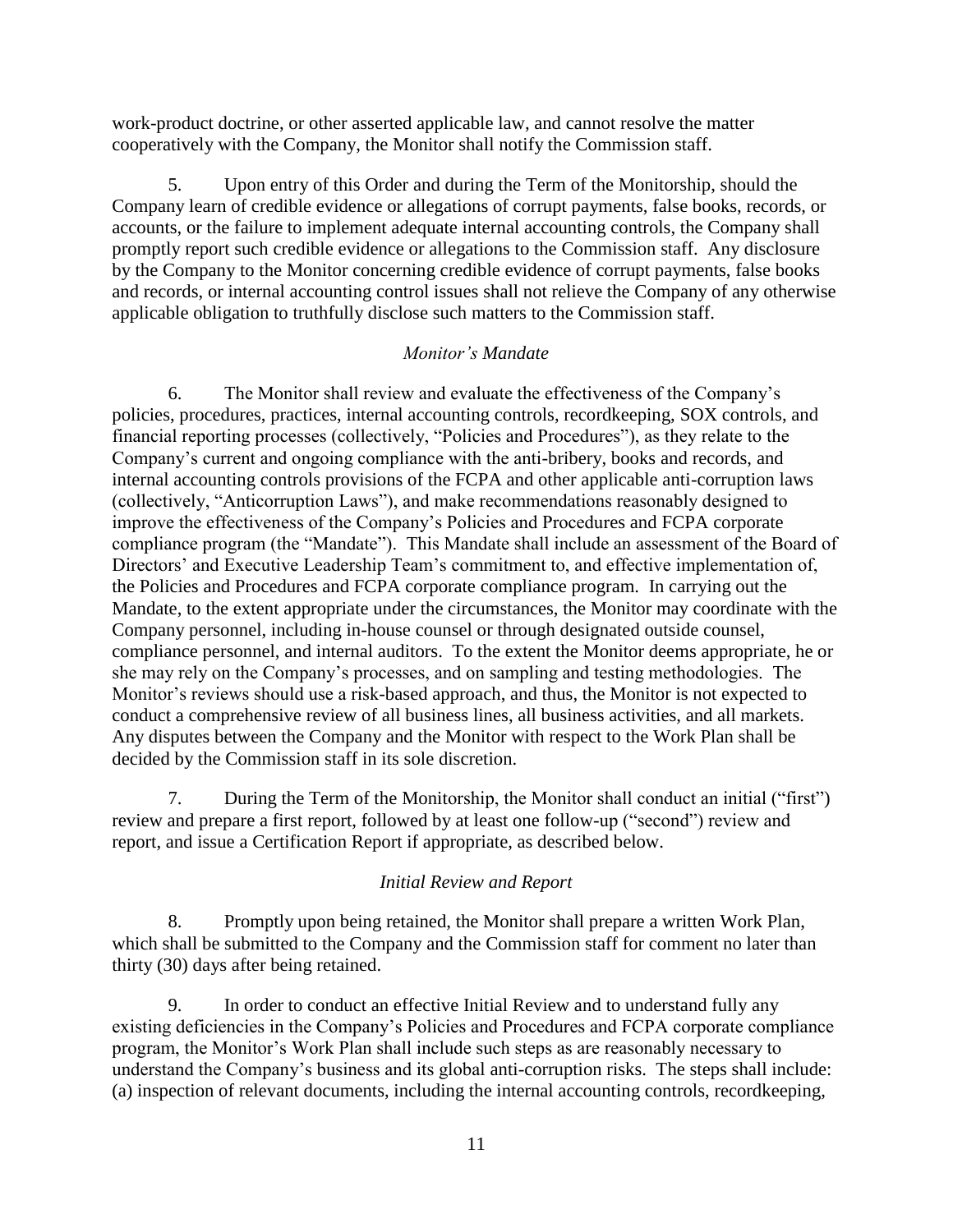and financial reporting policies and procedures as they relate to the Company's compliance with the books and records, internal accounting controls, and anti-bribery provisions of the FCPA and other applicable anti-corruption laws; (b) onsite observation of selected systems and procedures comprising the Company's Policies and Procedures and FCPA corporate compliance program, including anticorruption compliance procedures, internal accounting controls, recordkeeping, due diligence, and internal audit procedures, including at sample sites; (c) meetings with, and interviews of, as relevant, the Company employees, officers, directors, and, where appropriate and feasible, its third-party vendors, agents, or consultants and other persons at mutually convenient times and places; and (d) risk-based analyses, studies, and testing of the Company's FCPA corporate compliance program.

10. The Monitor may take steps as reasonably necessary to develop an understanding of the facts and circumstances surrounding prior FCPA violations that gave rise to this action or violations of other applicable Anticorruption Laws, but shall not conduct his or her own inquiry into those historical events.

11. After receiving the Initial Review Work Plan, the Company and Commission staff shall provide any comments concerning the Initial Review Work Plan within fifteen (15) calendar days to the Monitor. Any disputes between the Company and the Monitor with respect to the Initial Review Work Plan shall be decided by the Commission staff in its sole discretion. Following comments by the Company and Commission staff, the Monitor will have ten (10) calendar days to submit a Final Initial Review Work Plan.

12. The Initial Review shall commence no later than sixty (60) calendar days from the date of the engagement of the Monitor (unless otherwise agreed by the Company, the Monitor, and the Commission staff). The Monitor shall issue a written report within one hundred twenty (120) calendar days of commencing the Initial Review, setting forth the Monitor's assessment and, if necessary, making recommendations reasonably designed to improve the effectiveness of the Company's Policies and Procedures and FCPA corporate compliance program as they relate to the Company's compliance with the FCPA and other applicable Anticorruption Laws. The Monitor should consult with the Company concerning his or her findings and recommendations on an ongoing basis and should consider the Company's comments and input to the extent the Monitor deems appropriate. The Monitor may also choose to share a draft of his or her report with the Company and Commission staff prior to finalizing it. The Monitor shall provide the report to the Board of Directors of the Company and contemporaneously transmit a copy to Commission staff.

13. Within one hundred and twenty (120) calendar days after receiving the Monitor's Initial Review Report, the Company shall adopt and implement all recommendations in the report, provided, however, that as to any recommendation that the Company considers unduly burdensome, impractical, costly, or inconsistent with applicable law or regulation, the Company need not adopt that recommendation at that time, but may submit in writing to the Monitor and the Commission staff within thirty (30) calendar days of receiving the report, an alternative policy, procedure, or system designed to achieve the same objective or purpose.

14. In the event the Company and the Monitor are unable to agree on an acceptable alternative proposal, the Company shall promptly consult with the Commission staff. Any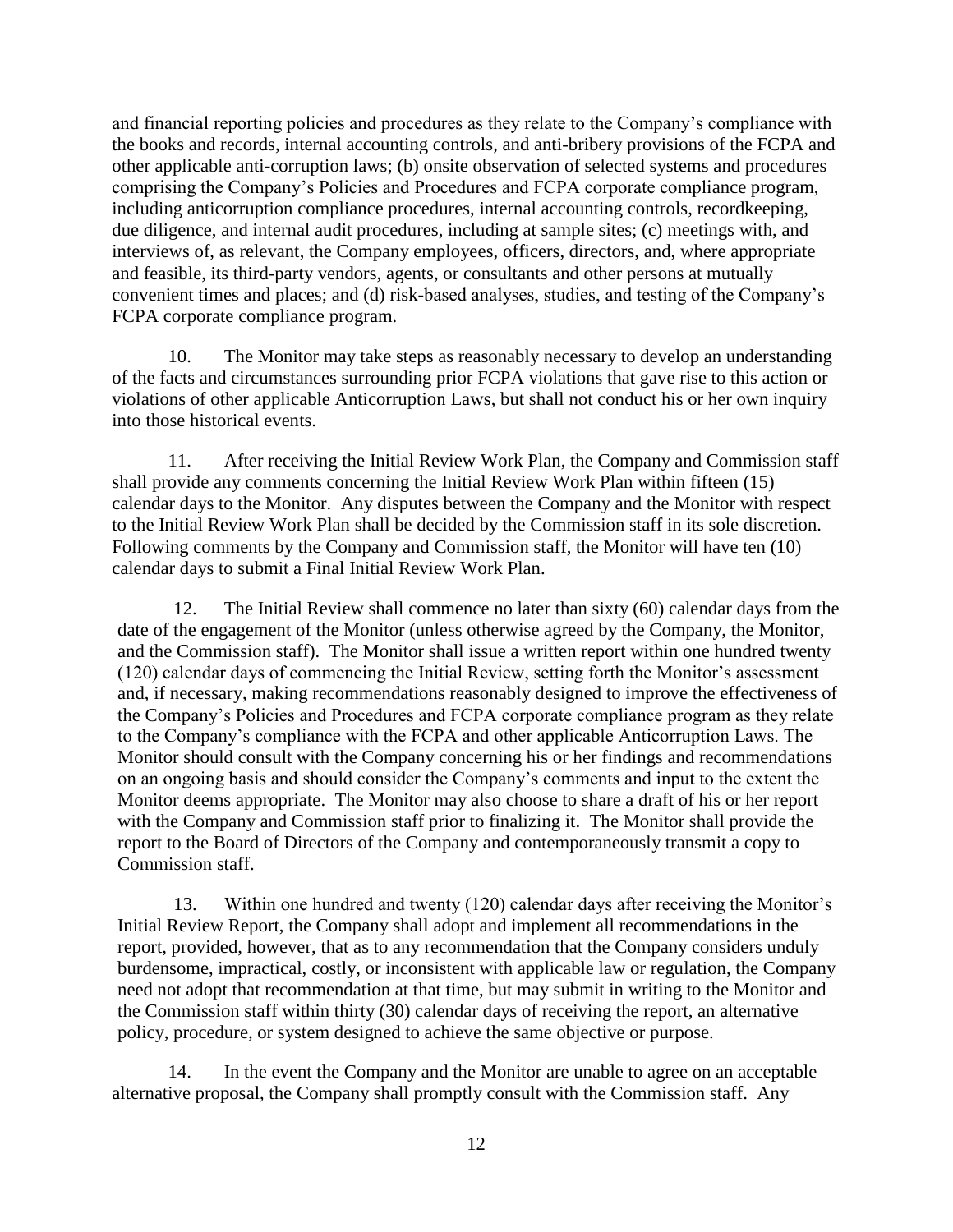disputes between the Company and the Monitor with respect to the recommendations shall be decided by the Commission staff in its sole discretion. The Commission staff shall consider the Monitor's recommendation and the Company's reasons for not adopting the recommendation in determining whether the Company has fully complied with its obligations. Pending such determination, the Company shall not be required to implement any contested recommendation(s).

15. With respect to any recommendation that the Monitor determines cannot reasonably be implemented within one hundred-twenty (120) days after receiving the report, the Monitor may extend the time period for implementation with prior written approval of the Commission staff.

## *Follow-Up Reviews*

16. The Monitor shall conduct a minimum of one Follow-Up Review. The Monitor shall submit a written work plan for each follow-up review to the Company and Commission staff at least thirty (30) days prior to commencing any follow-up review. The Company and Commission staff shall provide any comments concerning the work plan within fifteen (15) calendar days in writing to the Monitor. Any disputes between the Company and the Monitor with respect to the written work plan shall be decided by the Commission staff in its sole discretion. Following comments by the Company and Commission staff, the Monitor will have ten (10) calendar days to make revisions to the follow-up work plan.

17. The Monitor shall commence the follow-up review pursuant to the work plan no later than one hundred-twenty (120) calendar days after the issuance of the initial report, or applicable follow-up report, (unless otherwise agreed by the Company, the Monitor and the Commission staff). The Monitor shall issue his or her written follow-up report within one hundred-twenty (120) calendar days of commencing the follow-up review. The follow-up report shall set forth the Monitor's assessment of, and any additional recommendations regarding, the Policies and Procedures as they relate to the Company's compliance with the Anticorruption Laws; the Monitor's assessment of the implementation by the Company of any recommendations made in the initial report, or follow-up report if applicable; and the Monitor's assessment of the commitment of the Company's Supervisory and Management Boards and senior management to compliance with the FCPA.

18. Within one hundred-twenty (120) calendar days after receiving the Monitor's follow-up report, the Company shall adopt and implement all recommendations in the report, provided, however, that as to any recommendation that the Company considers unduly burdensome, impractical, costly, or inconsistent with applicable law or regulation, the Company need not adopt that recommendation at that time, but may submit in writing to the Monitor and the Commission staff within thirty (30) calendar days of receiving the report, an alternative policy, procedure, or system designed to achieve the same objective or purpose.

19. In the event the Company and the Monitor are unable to agree on an acceptable alternative proposal within thirty (30) calendar days, the Company shall promptly consult with the Commission staff. Any disputes between the Company and the Monitor with respect to the recommendations shall be decided by the Commission staff in its sole discretion. The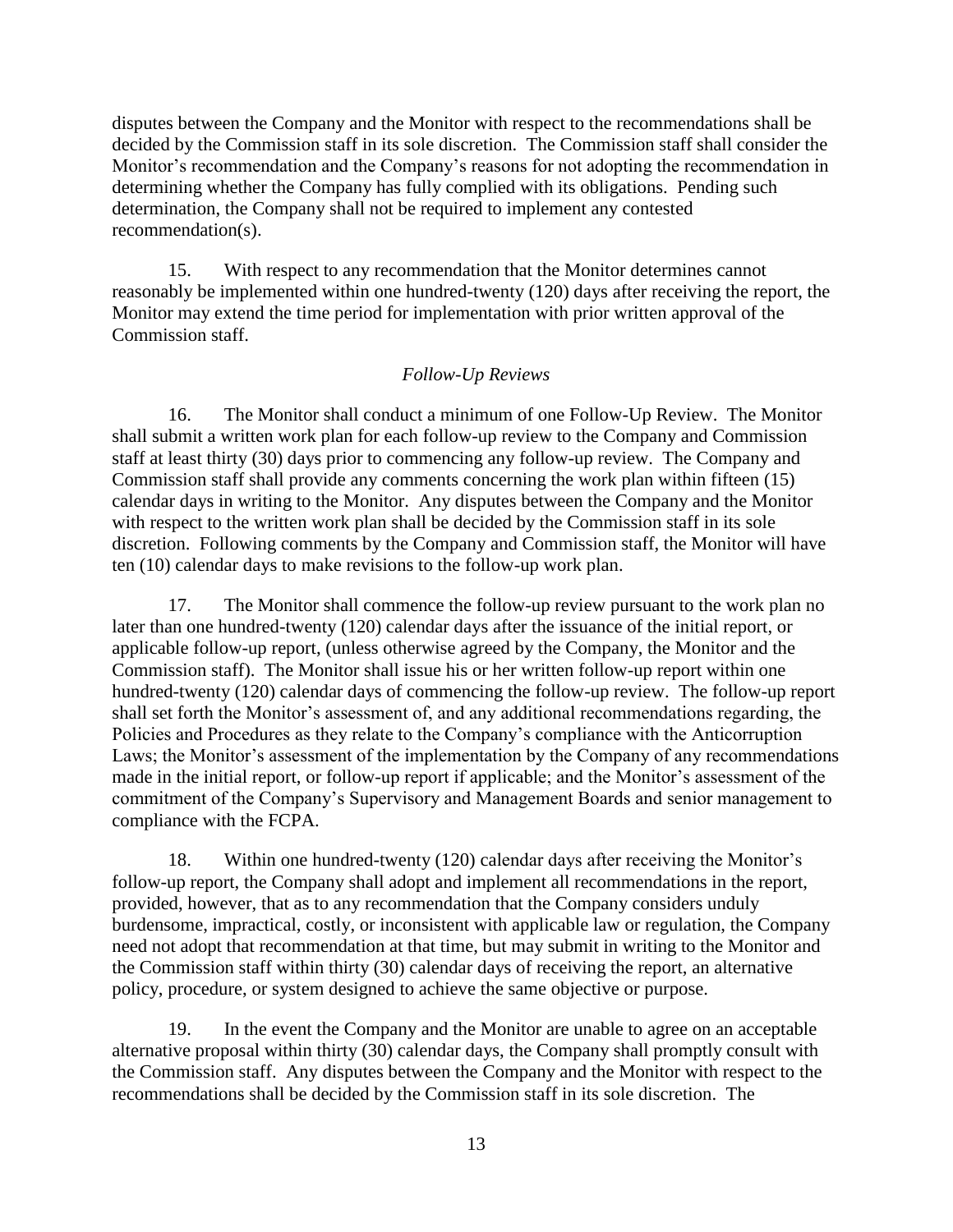Commission staff shall consider the Monitor's recommendation and the Company's reasons for not adopting the recommendation in determining whether the Company has fully complied with its obligations. Pending such determination, the Company shall not be required to implement any contested recommendation(s). The Monitor shall repeat the process of Follow-Up Reviews until the terms in paragraph 21 (Certification of Compliance) or paragraphs 24-25 (Termination or Extension of Monitorship) are met.

20. Throughout the Term of the Monitorship, the Monitor shall disclose to the Commission staff any credible evidence that corrupt or otherwise suspicious transactions occurred, or payments of things of value were offered, promised, made or authorized by any entity or person within the Company, or any entity or person working directly or indirectly for or on behalf of the Company, or that related false books and records may have been maintained by or on behalf of the Company. The Monitor shall contemporaneously notify the Company's General Counsel, Chief Ethics and Compliance Officer, or Audit Committee for further action unless at the Monitor's discretion he or she believes disclosure to the Company would be inappropriate under the circumstances. The Monitor shall address in his or her reports the appropriateness of the Company's response to all improper activities, whether previously disclosed to the Commission staff or not.

#### *Certification of Compliance*

21. At the conclusion of the one hundred-twenty (120) calendar day period following the issuance of the follow-up report, or later follow-up report if applicable, if the Monitor believes that the Company's Policies and Procedures and FCPA compliance program are reasonably designed and implemented to detect and prevent violations of the Anticorruption Laws and are functioning effectively, the Monitor shall certify the Company's compliance with its compliance obligations under the Order. The Monitor shall then submit to the Commission staff a written report ("Certification Report") within sixty (60) calendar days. The Certification Report shall set forth an overview of the Company's remediation efforts to date, including the implementation status of the Monitor's recommendations, and an assessment of the sustainability of the Company's remediation efforts. The Certification Report should also recommend the scope of the Company's future self-reporting. Also at the conclusion of the one hundred-twenty (120) calendar day period following the issuance of the follow-up report, the Company shall certify in writing to the Commission staff, with a copy to the Monitor, that the Company has adopted and implemented all of the Monitor's recommendations in the initial and follow-up report(s), or the agreed-upon alternatives. The Monitor or the Company may extend the time period for issuance of the Certification Report or the Company's certification, respectively, with prior written approval of the Commission staff.

#### *Self-Reporting Period*

22. At such time as the Commission staff approves the Certification Report and the Company's certification, the monitorship shall be terminated, and the Company will be permitted to self-report to the Commission staff on its enhanced compliance obligations for the remainder of the term of the Order. The Commission staff, however, reserves the right to terminate the monitorship absent certification by the Monitor, upon a showing by the Company that termination is, nevertheless, in the interests of justice.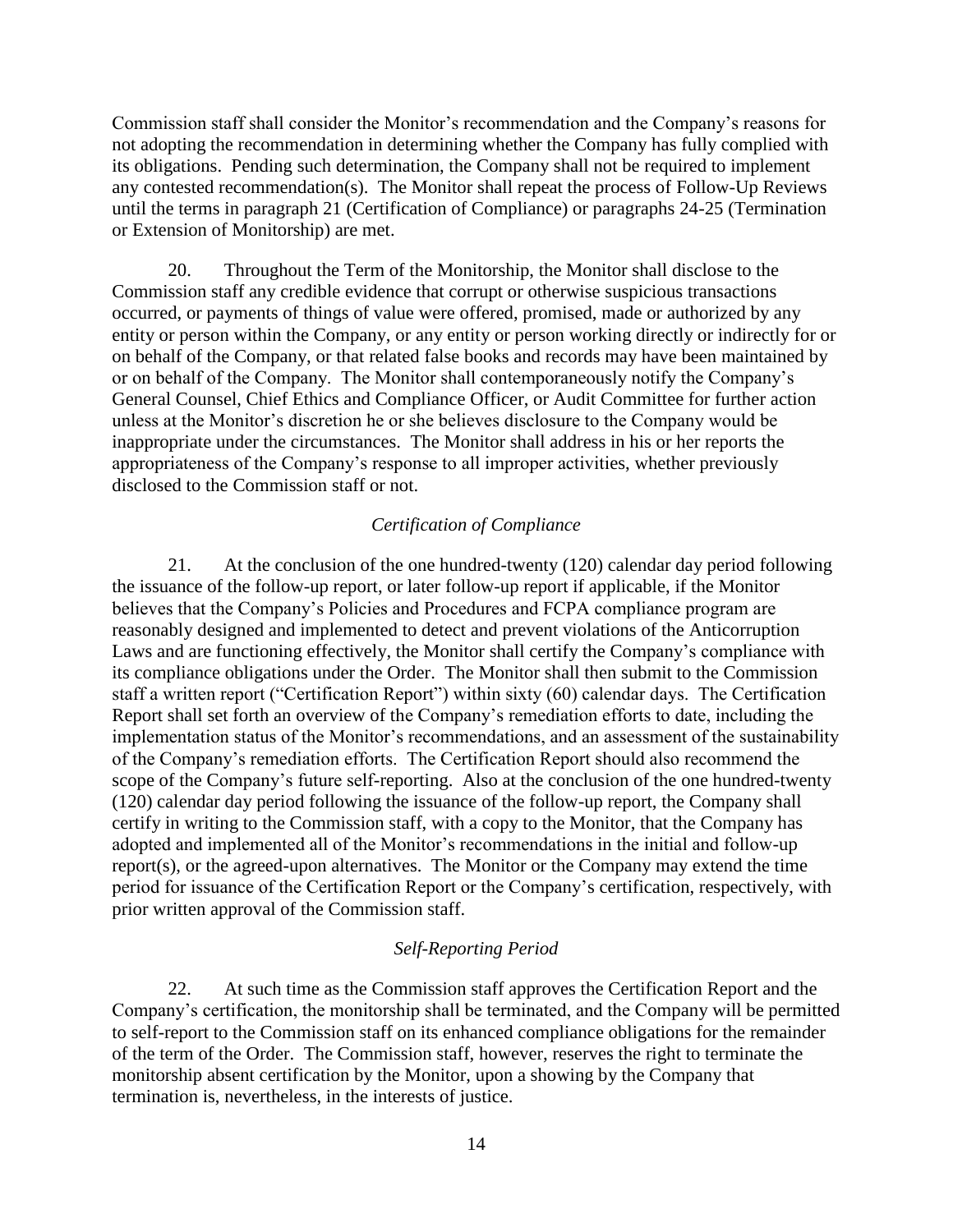23. If permitted to self-report to the Commission staff, the Company shall thereafter submit to the Commission staff a written Initial Self-Report and Follow-Up Self-Report at six (6) month intervals, or thirty (30) days before completion of the term of the monitorship if it does not correspond to a six-month period, setting forth a complete description of its remediation efforts to date, its proposals to improve the Company's Policies and Procedures and FCPA compliance program for ensuring compliance with the Anticorruption Laws, and the proposed scope of the subsequent reviews. The Company shall disclose any credible evidence that corrupt or otherwise suspicious transactions occurred, or payments of things of value were offered, promised, or provided to foreign officials, that it learns of that occurred after the date of this Consent. The Company may extend the time period for issuance of the self-report with prior written approval of the Commission staff.

### *Termination or Extension of the Monitorship*

24. If at the conclusion of the one hundred-twenty (120) calendar-day period following the issuance of the follow-up report, or later follow-up report if applicable, the Commission staff concludes in its sole discretion that the Company has not by that time successfully satisfied its compliance obligations under the Order, the Term of the Monitorship shall be extended for twelve (12) months. Under such circumstances, the Monitor shall commence additional Follow-Up Reviews in accordance with Paragraphs 16-19.

25. If at the conclusion of the one hundred-twenty (120) calendar-day period the Commission staff concludes the Company has not met its obligations under the Order, the Term of the Monitorship shall be extended for one year and require reporting as set forth for Follow-Up Reviews or Self-Reporting.

# *Extensions of Time*

26. Upon request by the Monitor or the Company, the Commission staff may extend any procedural time period set forth above for good cause shown.

# *Confidentiality of Reports*

27. The reports submitted by the Monitor and the periodic reviews and reports submitted by the Company will likely include confidential financial, proprietary, competitive business, or commercial information. Public disclosure of the reports could discourage cooperation, impede pending or potential government investigations, or undermine the objective of the reporting requirement. For these reasons, among others, the reports and the contents thereof are intended to remain and shall remain non-public, except (i) pursuant to court order, (ii) as agreed to by the parties in writing, (iii) to the extent that the Commission determines in its sole discretion that disclosure would be in furtherance of the Commission's discharge of its duties and responsibilities, or (iv) as is otherwise required by law.

# *Address for All Written Communications and Reports*

28. All reports or other written communications by the Monitor or the Company directed to the Commission staff shall be transmitted to Eric Busto and Jessica Weissman,